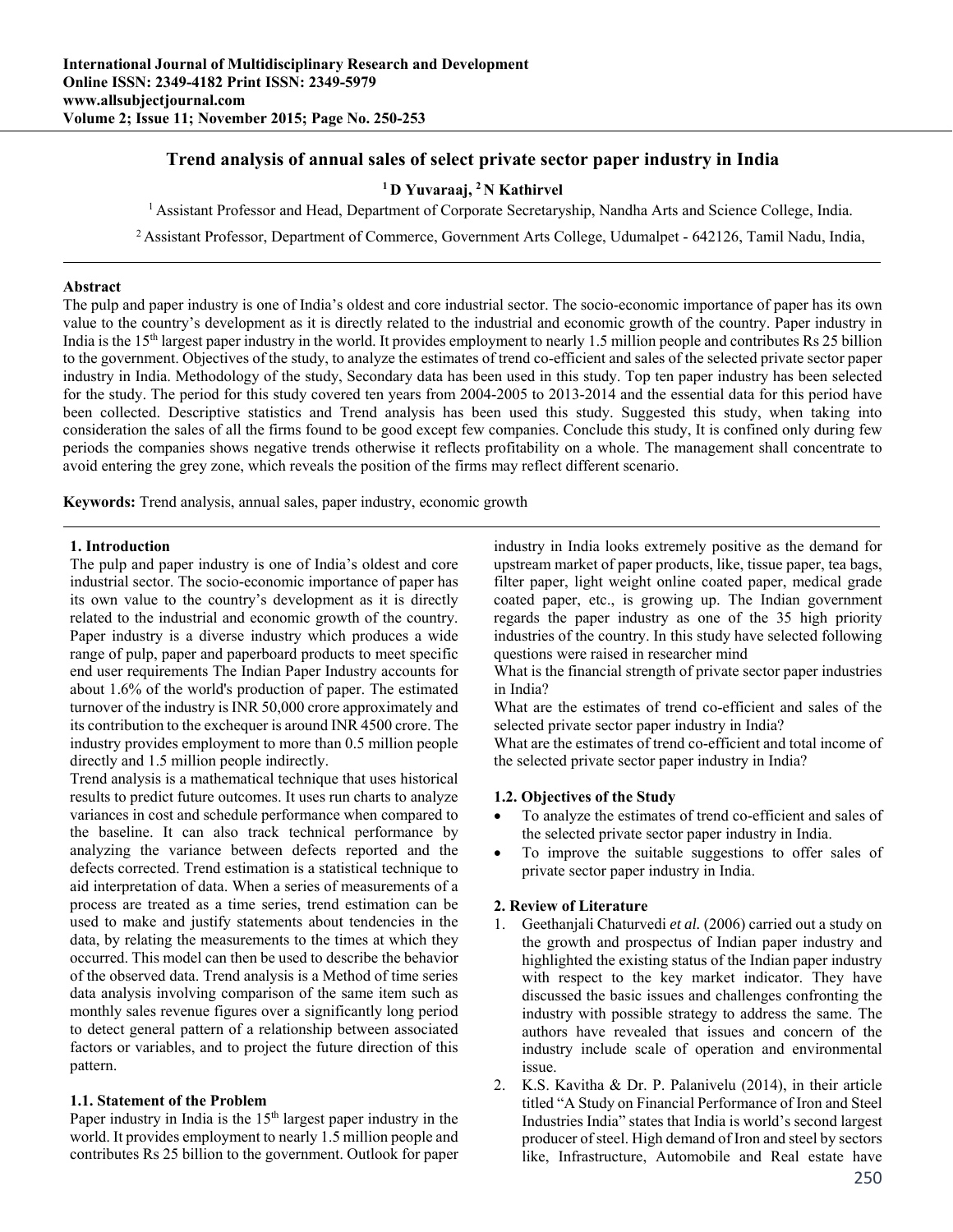given a boost to Iron and Steel Industry in India. Combined with huge production to the export of Iron and steel has also grown by 12.5%. They have used ANNOVA (Analysis of Variance) as a statistical tool. They concluded by stating that profit and utilize maximum production capacity. They can control the cost of goods sold and operating expenses. Improper planning and delays in implementation of projects lead to rise in their cost. So properly planning should be made. Companies try to increase production and sales for getting maximize profit to strengthen financial position.

### **3. Research Methodology**

Research methodology deals with the research design, methods of data collection, period of the study, sampling design, statistical tools employed and interpretation of data. The following make up the framework of analysis as applied by the researcher, to identify the solutions to realize the objectives of the study.

### **3.1. Research Design**

The design of the present study is descriptive, analytical and conclusive. It is the procedure of condition and analysis of data in a manner that aims to combine reference to the research purpose. It is the conceptual structure within which the research is conducted. In other words it is a blue print that is followed in completing a study that guides collection and analysis of data.

#### **3.2. Period of the Study**

The period for this study covered ten years from 2004-2005 to 2013-2014 and the essential data for this period have been

collected. This ten years period is chosen to have a fairly long, cyclically well balanced period, for which reasonably homogeneous, reliable and up to-date financial data would be available.

## **3.3. Tools Used**

The following statistical tools have been used for the study purpose

1. Mean. 2. Standard deviation. 3. Estimates of trend coefficient and 4. Compound annual growth rate.

#### **4. Data Analysis and Interpretation**

An attempt has also been made to estimate trend co-efficient for selected variables of selected paper industry in India during the study period by fitting a linear regression model. The liner model fitted is as follows.

 $P = \alpha + \beta t + e$ 

Where 'P' is rate of selected variables, 't' is the time and ' $\alpha$ and βt' are the parameters [intercept and co-efficient respectively] and e is the error term. To test whether the difference between actual selected variables and estimated selected variables was significant or not, the following hypothesis is framed and tested. "There is no significant difference between actual values and the trend values of selected variables among different years". The annual sales of sample paper companies in India from the year 2004-05 to 2013-14 was taken from the annual reports of the respective firms and the annual sales of Indian paper companies over the study period were achieved through estimation of mean, coefficient of variation and compound annual growth rate. The estimates were also presented in the following tables.

| Year      | <b>Ballarpur</b><br>Industries<br>Ltd | Spp Ltd  | Jk<br><b>Papers</b><br>Ltd | <b>Shreyans</b><br><b>Industries</b><br>Ltd | West<br>Coast<br>Paper<br>Mills Ltd | <b>Rainbow</b><br><b>Papers</b><br>Ltd | Emami<br><b>Papers</b><br>Ltd | Pudumjee<br>Pulp<br>and<br><b>Papers</b><br>Ltd | <b>Shree</b><br>Rama<br><b>News</b><br>Print<br>Ltd | <b>Star</b><br>Paper<br>Mills<br>Ltd |
|-----------|---------------------------------------|----------|----------------------------|---------------------------------------------|-------------------------------------|----------------------------------------|-------------------------------|-------------------------------------------------|-----------------------------------------------------|--------------------------------------|
| 2004-05   | 1802.27                               | 385.56   | 653.51                     | 143.46                                      | 463.78                              | 106.53                                 | 142.96                        | 124.19                                          | 287.7                                               | 181.53                               |
| 2005-06   | 1878.94                               | 419.17   | 756.63                     | 178.63                                      | 529.81                              | 130.52                                 | 155.69                        | 128.18                                          | 321.59                                              | 188.2                                |
| 2006-07   | 2167.78                               | 457.6    | 848.73                     | 198.25                                      | 555.21                              | 146.51                                 | 160.12                        | 188.41                                          | 351.47                                              | 316.65                               |
| 2007-08   | 952.04                                | 495.04   | 682.95                     | 218.63                                      | 584.48                              | 168.17                                 | 222.9                         | 219.47                                          | 354.09                                              | 316.65                               |
| 2008-09   | 1020.05                               | 529.11   | 1200.42                    | 258.38                                      | 619.75                              | 229.6                                  | 420.87                        | 220.3                                           | 341.61                                              | 360.26                               |
| 2009-10   | 1061.72                               | 509.26   | 1253.15                    | 238.79                                      | 623.91                              | 264.27                                 | 397.89                        | 224.4                                           | 308.5                                               | 251.64                               |
| 2010-11   | 1060.91                               | 573.47   | 1385.38                    | 255.8                                       | 1070.92                             | 388.18                                 | 429.84                        | 225.77                                          | 320.32                                              | 259.58                               |
| 2011-12   | 1094.35                               | 611.42   | 1491.85                    | 275.84                                      | 1305.18                             | 450.36                                 | 495.08                        | 225.08                                          | 350.89                                              | 228.27                               |
| 2012-13   | 984.68                                | 834.49   | 1643.81                    | 343.27                                      | 1454.62                             | 526.73                                 | 510.02                        | 209.05                                          | 382.83                                              | 272.93                               |
| 2013-14   | 950.49                                | 1013.38  | 1941.61                    | 401.61                                      | 1562.33                             | 656.14                                 | 546.57                        | 236.17                                          | 408.45                                              | 275.02                               |
| Mean      | 1297                                  | 582.9    | 1186                       | 251.3                                       | 877                                 | 306.7                                  | 348.2                         | 200.1                                           | 342.7                                               | 265.1                                |
| SD.       | 462                                   | 196.4    | 441                        | 76.5                                        | 426                                 | 189                                    | 160.5                         | 41                                              | 35.5                                                | 56.8                                 |
| <b>CV</b> | 35.58                                 | 33.69    | 37.22                      | 30.45                                       | 48.6                                | 61.62                                  | 46.09                         | 20.48                                           | 10.36                                               | 21.41                                |
| Range     | 1217                                  | 627.8    | 1288                       | 258.2                                       | 1099                                | 549.6                                  | 403.6                         | 112                                             | 120.8                                               | 178.7                                |
| CAGR      | $-0.06862$                            | 0.113349 | 0.128614                   | 0.121179                                    | 0.144476                            | 0.223841                               | 0.160686                      | 0.074027                                        | 0.03970                                             | 0.04724                              |

**Table 1:** Analysis Of Annual Sales Of Indian Paper Industry (2004-05 TO 2013-14) (Rs. In Crores)

*Figures in brackets are indices (Rs in Crores)*  **Source:** *CMIE Database*

The Annual sales of the sample paper companies were shown in Table 4.1.

The mean value was the highest in Ballarpur Industries Ltd i.e., 1297 followed by JK paper Ltd i.e., 1186. Sales of all the selected paper industries reflected that they were below the mean ratios in most of the years. Hence, it could be concluded

that the sales was in a satisfactory position of all the companies. The range of sales which worked out as 1288 of JK paper Ltd**.**  showed highest among selected paper companies in India for the present study. The compound annual growth rate of Rainbow Papers Ltd had highest growth rate than the other companies (0.223841). The co-efficient of variation showed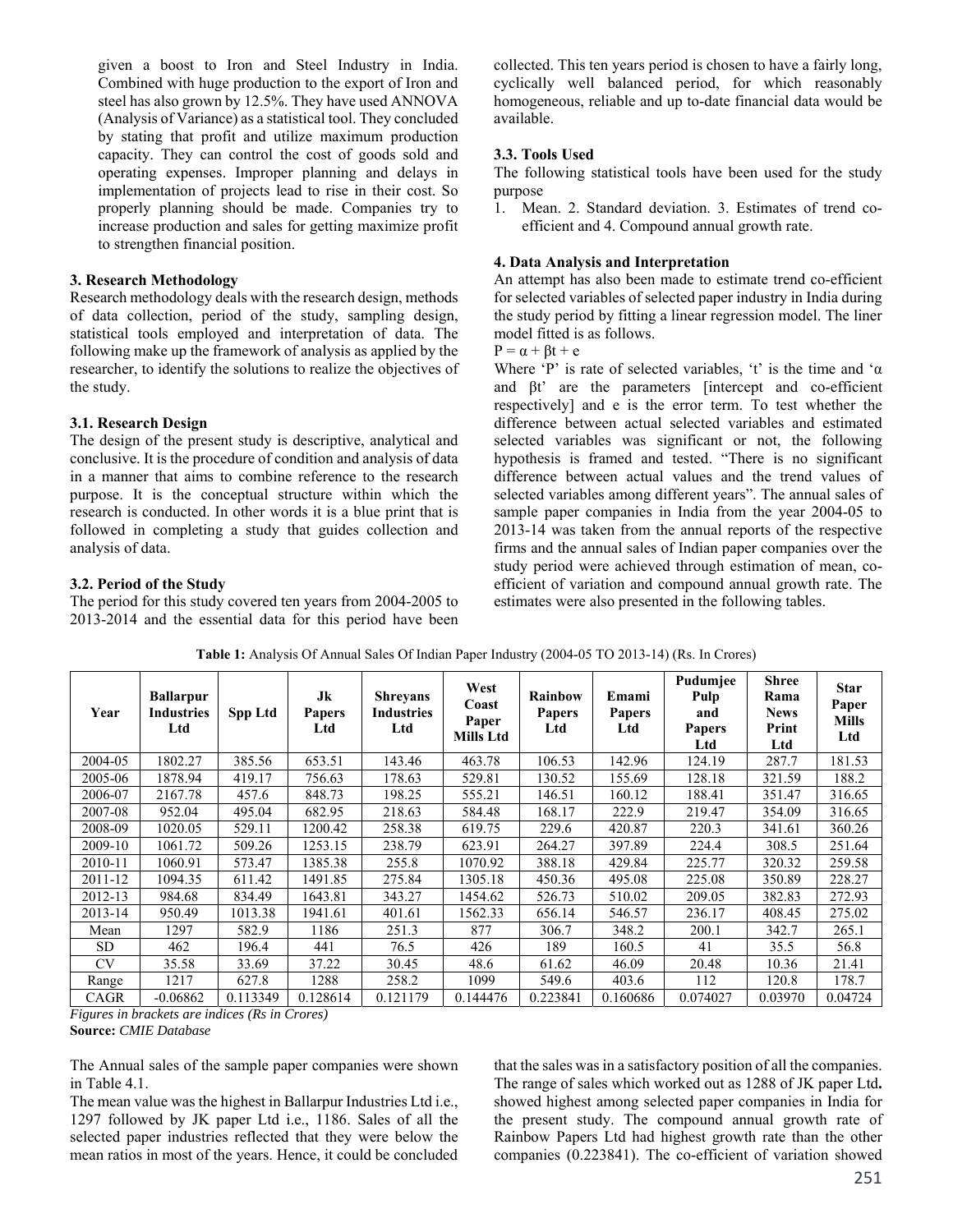that the sales of Rainbow papers Ltd. was more consistent (61.62) than the other companies and it was followed by West coast Papers Ltd. (48.06), Emami papers Ltd. (46.06), JK

papers Ltd.(37.22), Ballarpur Industries Ltd**.** (35.58), SPP (33.69) and so on.

| <b>Sl. No.</b> |                                 |                 |              |                |                |         |           |
|----------------|---------------------------------|-----------------|--------------|----------------|----------------|---------|-----------|
|                | <b>Companies</b>                | Вt<br>$\alpha$  |              | $\mathbb{R}^2$ | <b>F-value</b> | p-value |           |
|                | <b>Ballarpur Industries Ltd</b> | $Yt = 1928.15$  | $-114.695*t$ | 56.6           | 10.73          | 0.012   | S         |
|                | <b>SPP</b>                      | $Yt = 264.778$  | 57.8313*t    | 79.5           | 31.05          | 0.001   | S         |
|                | JK Papers LTD                   | $Yt = 413.178$  | $140.477*$ t | 92.9           | 104.01         | 0.000   | S         |
| 4              | Shreyans Industries Ltd         | $Yt = 119.409$  | 23.9739*t    | 90.1           | 72.17          | 0.000   | S         |
|                | West Coast Paper Mills Ltd      | $Yt = 157.867$  | $130.751*$ t | 86.3           | 50.26          | 0.000   | S         |
| 6              | Rainbow Papers Ltd              | $Yt = -24.4293$ | $60.2055*t$  | 93.1           | 106.49         | 0.000   | S         |
|                | Emami Papers Ltd                | $Yt = 68.6793$  | 50.8208*t    | 91.9           | 91.13          | 0.000   | S         |
|                | Pudumjee pulp and Papers Ltd    | $Yt = 140.76$   | $10.7895*t$  | 63.6           | 13.96          | 0.006   | S         |
|                | Shree Rama News print Ltd       | $Yt = 296.808$  | 8.35218*t    | 50.7           | 8.23           | 0.021   | S         |
| 10             | Star Paper Mills Ltd            | $Yt = 241.313$  | 4.31994*t    | 40.7           | 4.45           | 0.522   | <b>NS</b> |

**Table 2:** Estimates of Trend Co-Efficients for Sales of Indian Paper Industry (2004-05 to 2013-14)

*\*\* P<0.01 \*P<0.05*

The results estimate of trend co-efficient for sales of sample paper companies presented in Table. It is clear that, the p-value is less than 0.01 and 0.05; the null hypothesis (There is no significant difference between actual value and the trend value of sales among different years of selected companies) is rejected at 1 per cent and 5 per cent level of significance as there is significant difference between actual value and the trend value of sales among selected companies for different years expect Star Paper Mills Ltd

**Table 3:** Projections for Annual Sales of Indian Paper Industry (2014-15 TO 2018-19)

| Year        | <b>Ballarpur</b><br><b>Industries</b><br>Ltd | <b>SPP</b> | JK<br>PapersLTD | Shreyans<br><b>Industries</b><br>Ltd | West<br>Coast<br>Paper<br><b>Mills</b><br>Ltd | <b>Rainbow</b><br><b>Papers</b><br>Ltd | Emami<br><b>Papers</b><br>Ltd. | Pudumjee<br>Pulp<br>and<br><b>Papers Ltd</b> | <b>Shree</b><br>rama<br>news<br>print ltd | <b>Star</b><br>paper<br>mills ltd |
|-------------|----------------------------------------------|------------|-----------------|--------------------------------------|-----------------------------------------------|----------------------------------------|--------------------------------|----------------------------------------------|-------------------------------------------|-----------------------------------|
| 2014-15     | 666.499                                      | 900.92     | 1958.43         | 383.123                              | 1596.13                                       | 637.831                                | 627.709                        | 259.444                                      | 388.682                                   | 288.833                           |
| $2015 - 16$ | 551.804                                      | 958.75     | 2098.91         | 407.097                              | 1726.88                                       | 698.037                                | 678.53                         | 270.233                                      | 397.034                                   | 293.153                           |
| 2016-17     | 437.109                                      | 1016.58    | 2239.38         | 431.071                              | 1857.63                                       | 758.242                                | 729.35                         | 281.023                                      | 405.386                                   | 297.473                           |
| 2017-18     | 322.414                                      | 1074.42    | 2379.86         | 455.044                              | 1988.38                                       | 818.448                                | 780.171                        | 291.812                                      | 413.739                                   | 301.792                           |
| 2018-19     | 207.718                                      | 132.25     | 2520.34         | 479.018                              | 2119.14                                       | 878.653                                | 830.992                        | 302.602                                      | 422.091                                   | 306.112                           |

**Source:** *Computed (Rs in Cr)* 

The projections obtained for Indian Paper Industries by linear growth models listed in Table 5.16  $&$  5.17 shows that the selected companies have been growing marginally. The trend movement of Indian paper Industries for the year 2018-19 revealed the sales units will be highest in JK Paper Mills Ltd followed by West Coast Mills Ltd with the trend value of 2119.14 and 1132. The sales units will be lowest in Pudumjee pulp and papers Ltd with the trend value of 302.602.

## **5. Findings**

- 1. The mean value was the highest in Ballarpur Industries Ltd i.e., 1297.The co-efficient of variation showed that the sales of Rainbow papers Ltd. was more consistent (61.62) than the other companies. The sale was in a satisfactory position of all the companies.
- 2. It is clear that, the p-value is less than 0.01 and 0.05; the null hypothesis is rejected at 1 per cent and 5 per cent level of significance as there is significant difference between actual value and the trend value of sales among selected companies for different years expect Star Paper Mills Ltd.
- **3.** The projections obtained for Indian Paper Industries by linear growth models shows that the selected companies have been growing marginally.

## **6. Suggestions**

- $\triangleright$  There was a negative performance when taking into consideration star paper mills Ltd. Even though there was improvement found in the subsequent years during the study period it is suggested that the overall sales margin of the firm reveals very marginal satisfactory situation that needs to be taken care by the management.
- $\triangleright$  Fixed asset reveals investment based on the net profit of the organizations, which affect the firm's position to accumulate its net block. Based on the study almost all the companies reveal marginal satisfaction towards their fixed asset position. However, the companies shall take initiatives to improve the fixed asset position.
- $\triangleright$  When taking into consideration the sales of all the firms found to be good except few companies.

# **7. Conclusion**

Financial management means the entire gamut of managerial efforts devoted to the management of finance- both its sources and uses- of the enterprise. It has rightly been said that business needs money to make more money. Hence, efficient management of even business enterprise is closely linked with efficient management of its finance. A ratio is a simple